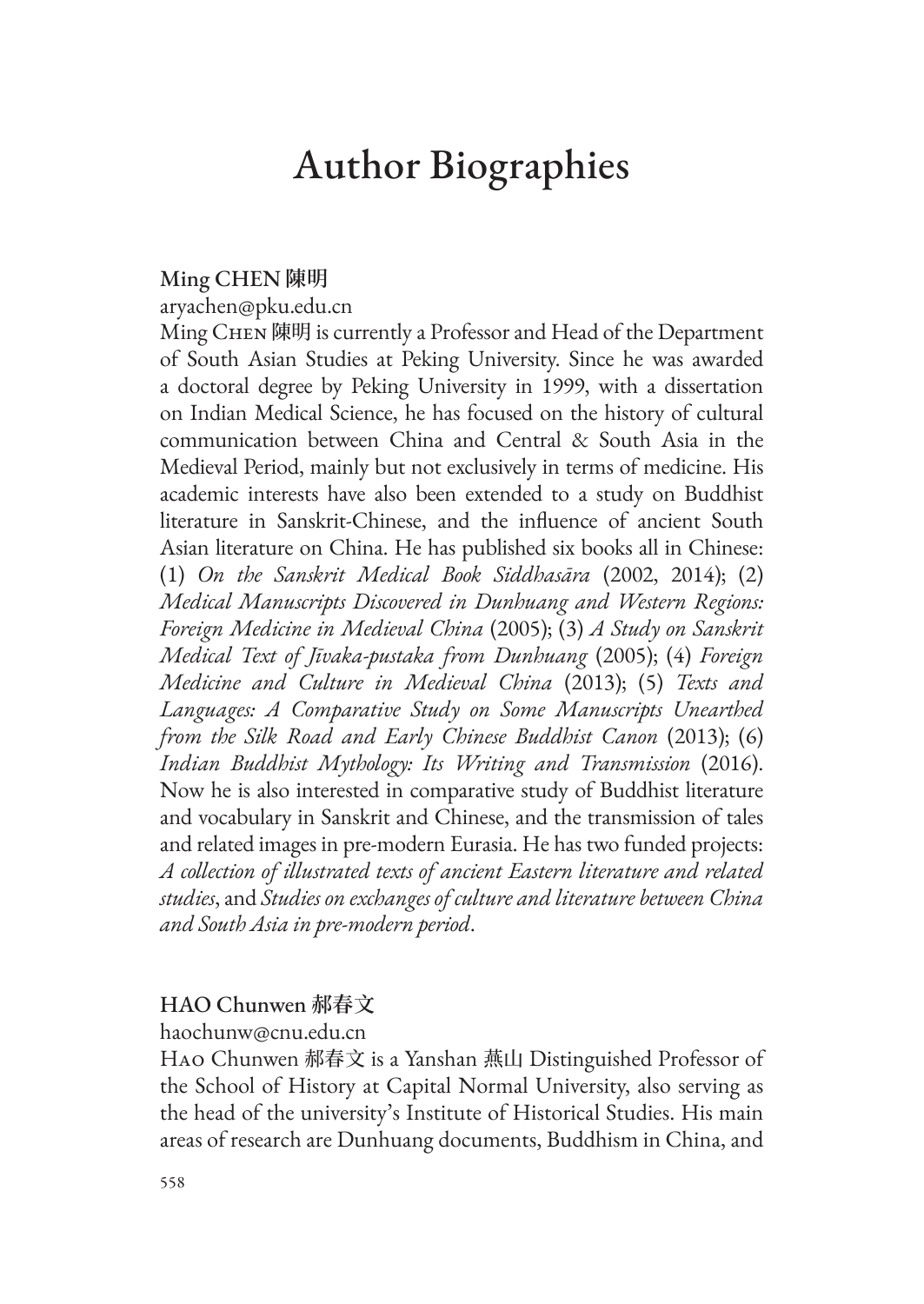Chinese history, especially from the third to thirteenth century. In the past few decades, he has published several monographs on various related topics, which include *Zhonggu shiqi sheyi yanjiu* 中古時期 社邑研究 [The Study of Confraternities in Medieval China], *Tang houqi Wudai Song chu Dunhuang sengni de shehui shenghuo* 唐後期 五代宋初敦煌僧尼的社會生活 [The Social Life of Buddhist Monks and Nuns in Dunhuang during the Late Tang, Five Dynasties, and the Early Song], *Shishi xiejing: Dunhuang yishu* 石室寫經——敦 煌遺書 [Scriptural Manuscripts in Stone Chambers: Dunhuang Documents], *Dunhuang de lishi he wenhua* 敦煌的歷史和文化 [The History and Culture of Dunhuang] (co-author), and *Dunhuang sheyi wenshu jijiao* 敦煌社邑文書輯校 [A Critical Collection of Documents concerning Confraternities from Dunhuang] (coauthor). In addition, he was the chief editor of Vol. 12–14 in a multivolume collection of Dunhuang manuscripts which are preserved in the United Kingdom and have published a host of articles. His current primary work-in-progress is an investigation of Dunhuang documents kept in the U.K., with the goal of collecting and studying the data related to social history. This is one of the major research projects sponsored by the National Social Science Fund of China. The outcome of this project will be a 30-volume series *Ying cang Dunhuang shehui lishi wenxian shilu* 英藏敦煌社會歷史文獻釋錄 [Annotated Transcription of the Dunhuang Literature concerning Social History Preserved in the U. K.], of which 15 volumes have already been published. He has served in a wide range of institutions. These posts include President of the Institute of Dunhuang and Turfan Studies of China, Chief Editor of *Dunhuang xue guoji lianluo weiyuanhui tongxun* 敦煌學國際聯絡委員會通訊 [Newsletter of International Liaison Committee for Dunhuang Studies], chief editor of *Dunhuang Tulufan yanjiu* 敦煌吐鲁番研究 [Studies on Dunhuang and Turfan], and editorial member of *Zhongguo shi yanjiu* 中國史研究 [Journal of Chinese Historical Studies].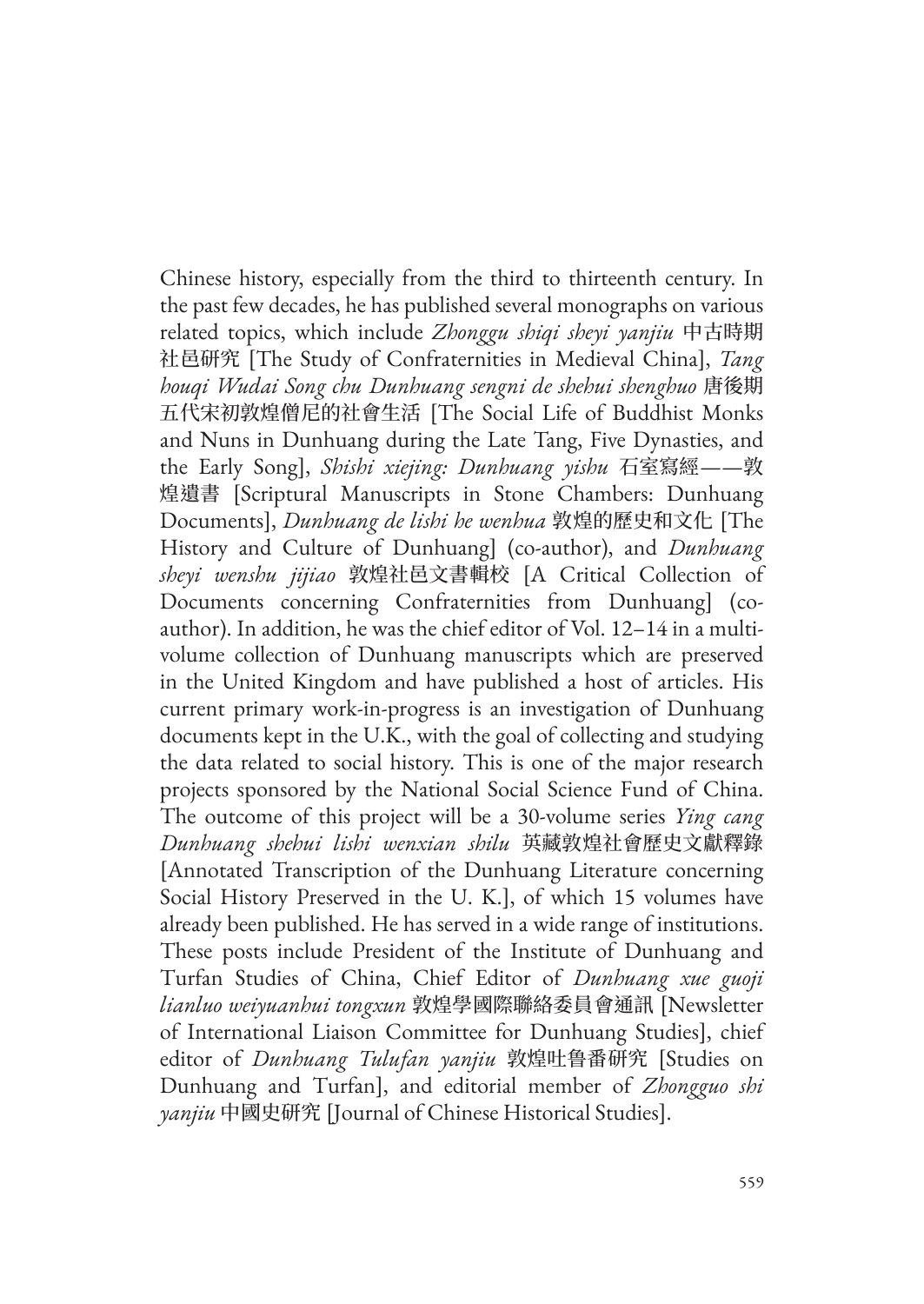# Lu HUANG **黃露** lu.huang@temple.edu

Lu Huang 黃露 is currently a graduate student in the Department of Religion at Temple University. She obtained a B.A. from Nanjing University and an M.A. from Peking University. In 2019 she became a University Fellow at Temple University. Her interests include the study of scholastic debates within the Indian Sarvāstivāda School, the role of pre-Xuanzang Chinese *Abhidharma* specialists, social network analysis, Buddhist pilgrimage at Mount Jizu, and Buddhist history in Southwest China. Besides classical Chinese and Sanskrit, she has studied Tibetan. At Temple University she teaches a wide range of courses including *Religions in the World*, *Introduction to Buddhism*, and *Death and Dying*.

# George KEYWORTH

george.keyworth@usask.ca

George Keyworth received his B.A. (Honors) in Chinese and Asian Studies and M.A. in Asian Studies from the University of California, Santa Barbara (UCSB). He received his Ph.D. in Chinese Buddhist Studies from the University of California, Los Angeles (UCLA). Dr. Keyworth was an Assistant Professor of East Asian Religions at the University of Colorado Boulder (CU Boulder) from 2001–2006, followed by three years as a researcher in Kyoto, Japan, from 2006–2009. In 2011, Dr. Keyworth joined the Department of Religious Studies at the University of Saskatchewan in Canada as an Assistant Professor of Buddhist Studies and East Asian Religions. After receiving tenure in 2017, Dr. Keyworth transferred to the Department of History as an associate professor, teaching courses in the areas of premodern Chinese and Japanese history, Asian Studies, the history of religion in East Asia, and comparative manuscript studies. Dr. Keyworth has published several articles on topics ranging from Northern Song dynasty (960–1127) Chinese Chan Buddhism and the figure of Juefan Huihong 覺範惠洪 (1071–1128); Japanese pilgrims to Song China (e.g., Jōjin 成尋 [1011–1081]); apocryphal Chinese Buddhist scriptures and the particular case of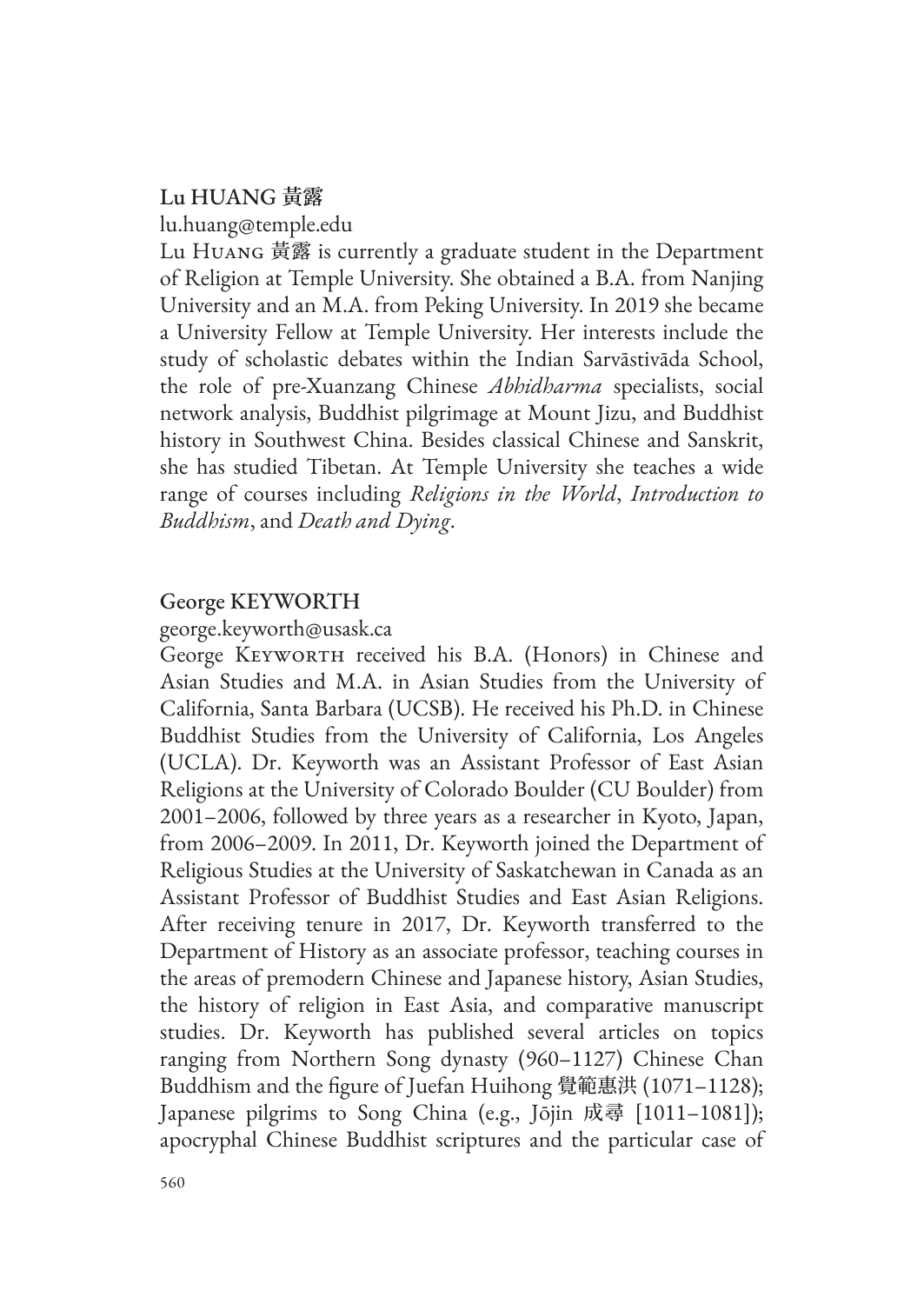the *Shoulengyan jing* 首楞嚴經 (\**Śūraṃgama-sūtra*, *T* no. 945) using Chinese and Khotanese Sanskrit sources from Dunhuang; esoteric Buddhism in Tang (618–907) and Song China; Zen Buddhism in Edo (1603–1868) Japan and the figures of Xinyue Xingchou 心越興 儔 (Shin'etsu Kōchū, 1639–1696) and Kakumon Kantetsu 覚門貫 徹 (d. 1730); and old Japanese manuscript Buddhist canons (*issaikyō* 一切経), especially from Nanatsudera 七寺 the Matsuo shrine 松尾 社 canon kept at Myōrenji. He is currently working on two books, tentatively titled: *Zen and the Literary Arts and Copying for the Kami: A Study and Catalog of the Matsuo Shrine Buddhist Canon*. He has received grants from the Social Sciences and Humanities Research Council (SSHRC) of Canada to support his research projects. He has also supervised M.A. students who wrote theses on topics ranging from modern religion in China and Japan to early modern Daoism.

# Jeffrey KOTYK

jeffrey.kotyk@ubc.ca

Jeffrey KOTYK (Ph.D., Leiden University, 2017) is presently the Sheng Yen Education Foundation Postdoctoral Fellow in Chinese Buddhism at the Department of Asian Studies at the University of British Columbia in Vancouver, BC, Canada. His diverse publications cover a variety of topics, including transcultural Buddhist history, the history of astronomy in China, material culture in medieval East Asia, and Sino-Japanese Buddhist relations. He has publications in journals such as *T'oung Pao*, *Asia Major* and *Studies in Chinese Religions*.

## Winston KYAN

winston.kyan@utah.edu

Winston Kyan is Associate Professor of Art History at the University of Utah. He teaches and publishes on three distinct, but interrelated areas: traditional Buddhist art of the Silk Road, Buddhist visual culture of the Asian diaspora, and Buddhism inspired contemporary Chinese art. His articles and essays have appeared in numerous edited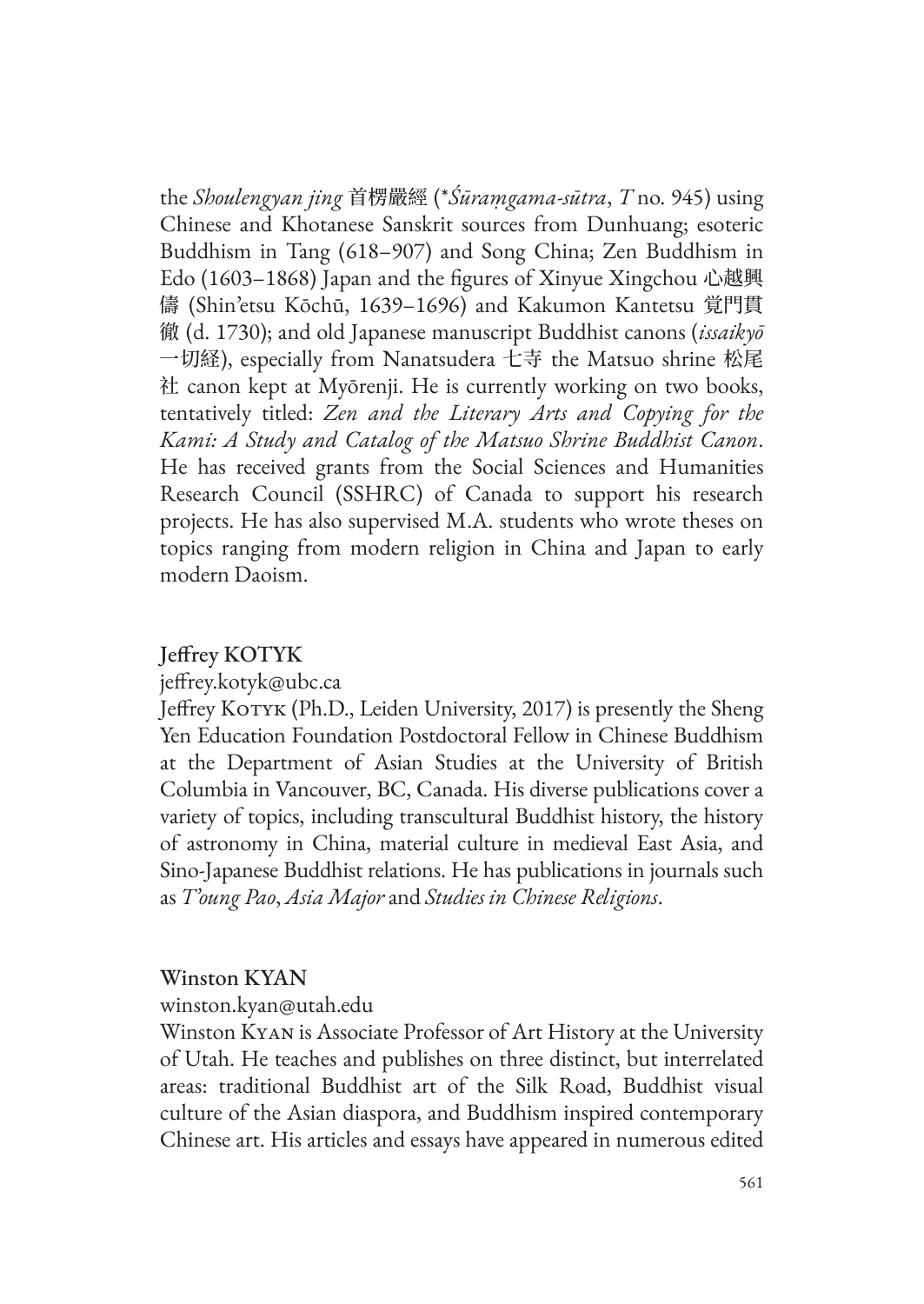volumes and journals, including *The Art Bulletin*, *Amerasia*, and *Art Journal Open*.

#### Elizabeth MORRISON

emorriso@middlebury.edu

Elizabeth Morrison is Associate Professor in the Religion Department at Middlebury College, Vermont. Her research focuses on Chan history and Buddhist-Confucian relations in pre-modern China.

## Richard K. PAYNE

rkpayne1@icloud.com

Richard K. Payne, Ph.D., is Numata Professor of Japanese Buddhist Studies at the Institute of Buddhist Studies, Berkeley, where he teaches courses on tantric Buddhism and methods in the study of Buddhism. His edited collection, *Secularizing Buddhism: New Perspectives on a Dynamic Tradition*, was published by Shambhala Publications in 2021. He and Georgios Halkias, University of Hong Kong, are co-editors of *The Oxford Encyclopedia of Buddhism*, which is currently online and will be forthcoming in print. Glen Hayes, emeritus at Bloomsbury College, and he are co-editing *The Oxford Handbook of Tantric Studies*, forthcoming both online and in print. Also forthcoming is *Buddhism under Capitalism: Historical Background, Contemporary Manifestations, and Theoretical Reflections*, co-edited with Fabio Rambelli, University of California, Santa Barbara, being published by Bloomsbury Academic. He continues to study tantric Buddhist ritual, particularly the *homa*, which was the topic of *Homa Variations: The Study of Ritual Change Across the Longue Durée*, co-edited with Michael Witzel, and published by Oxford University Press (2015).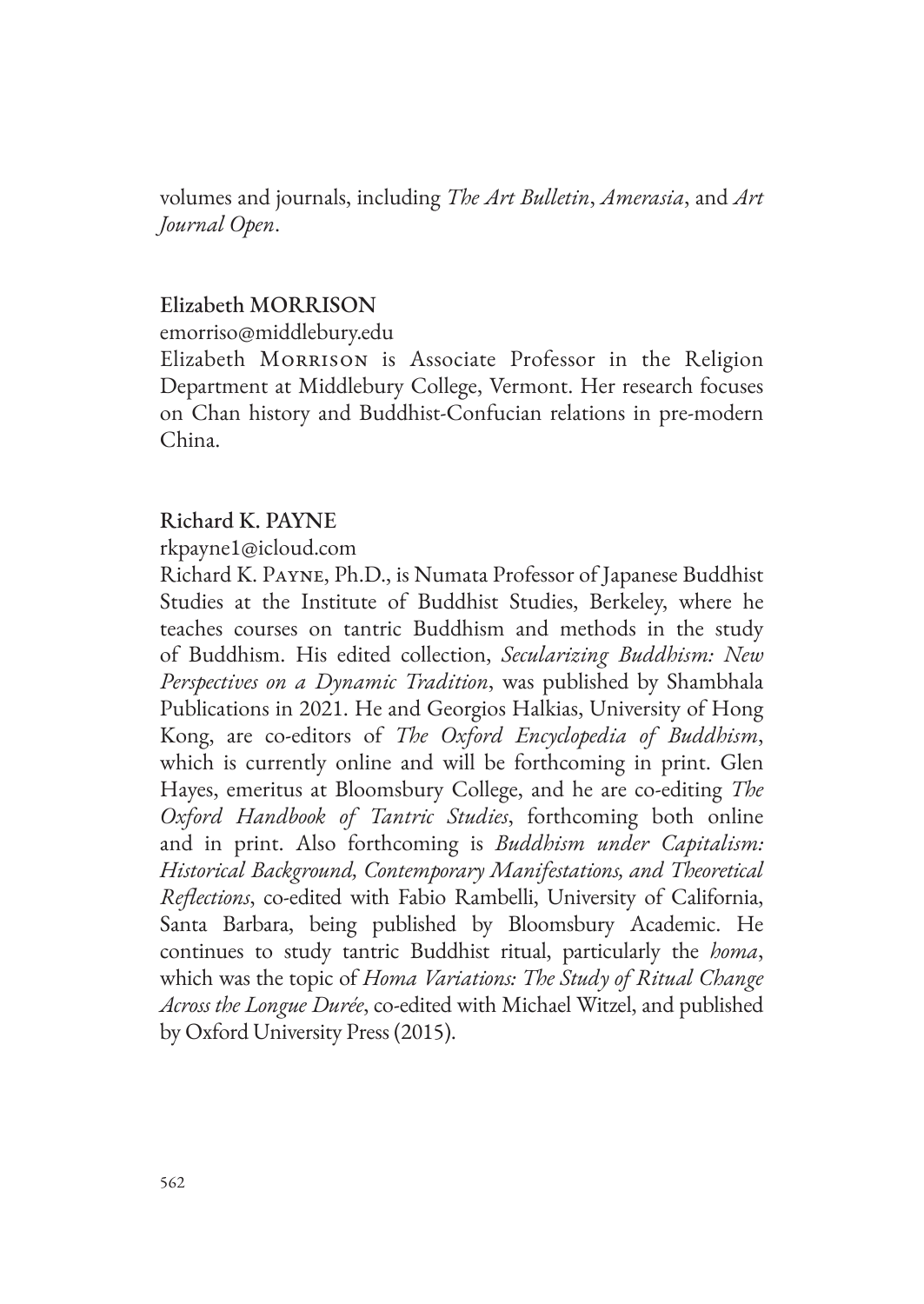#### †Norman Harry ROTHSCHILD hrothsch@unf.edu

†Norman Harry ROTHSCHILD (1969–2021): For twenty years, the focus of Norman Harry Rothschild's research is Wu Zhao (624–705), better known as Wu Zetian or Empress Wu. His most recent book *Emperor Wu Zhao and her Pantheon of Devis, Divinities, and Dynastic Mothers* (Columbia University Press, 2015) examines the female emperor's sustained effort to deploy language, symbol, and ideology to harness the cultural resonance, maternal force, divine energy, and historical weight of a broad-base of female exemplars and divinities—Buddhist devis, Confucian exemplars, Daoist immortals, and mythic goddesses—to establish cultural, religious, and political legitimacy. Tapping into powerful subterranean reservoirs of female power, Wu Zhao built a pantheon of female divinities carefully calibrated to meet her needs at court. This pageant of goddesses and eminent women was promoted in scripted rhetoric, reinforced through poetry, celebrated in theatrical productions, and inscribed on steles. This work follows his first book, a biography of the female ruler titled *Wu Zhao, China's Only Female Emperor* (Longman World Biography Series, 2008). In addition, he has published an array of more than a dozen essays analyzing various facets of Wu Zhao's sovereignty—her connection to apocalyptic Buddhism, her utilization of avian symbolism, her deft manipulation of language in choosing reign names, and the significance of her rapport with non-Chinese subjects—in Canadian, Italian, Korean, Chinese and American journals. Recent essays have also examined other epiphenomena in early Tang history: one examines contested narratives of the environmental and political consequences of a locust infestation in 715–716 and another looks at escalating rhetoric opposing performances of a Sogdian dramas in the early eighth century after Wu Zhao's ouster and death.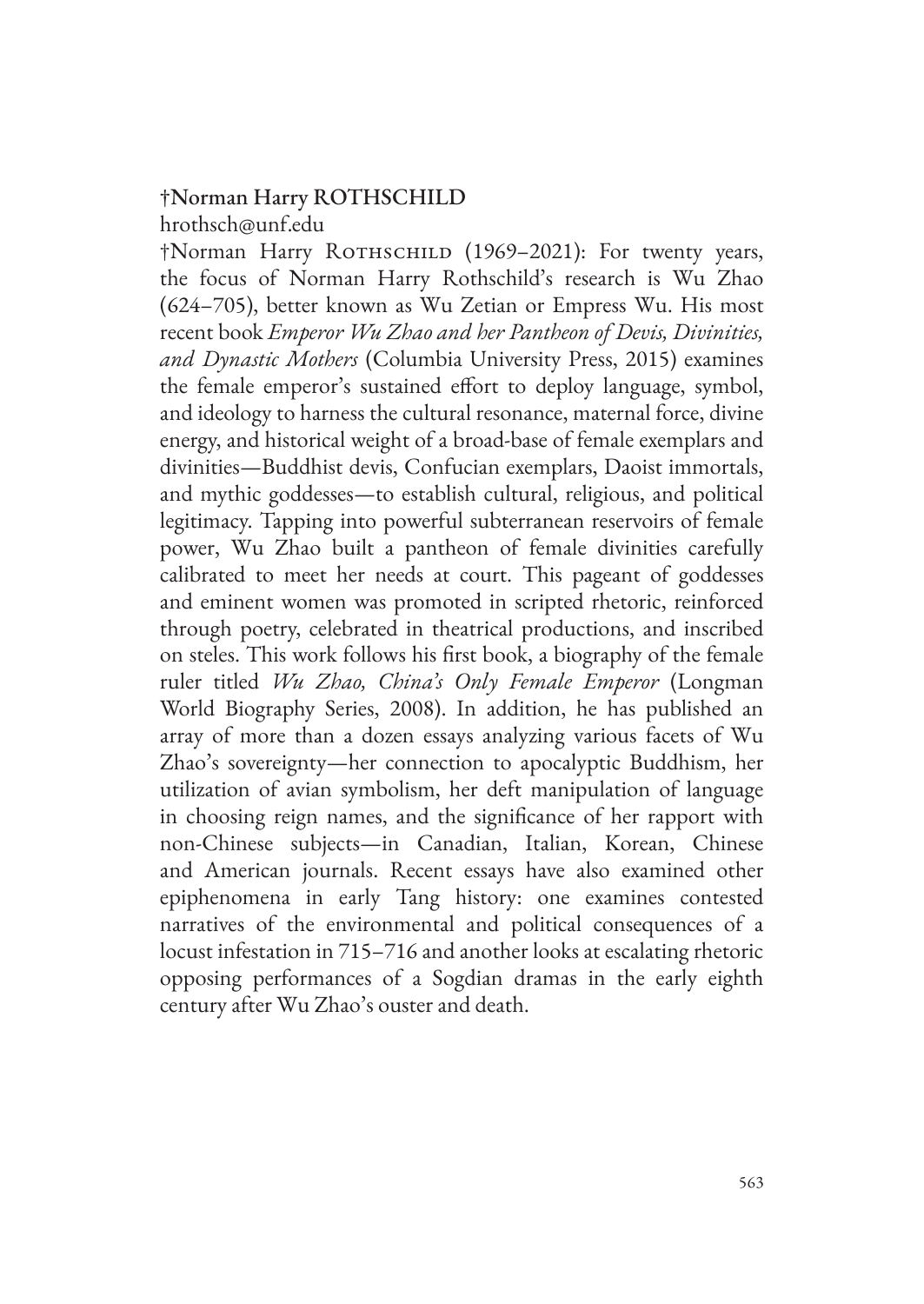# Morten SCHLÜTTER

morten-schlutter@uiowa.edu

Morten SCHLÜTTER (Ph.D., Yale University) is Associate Professor and Chair of the Department of Religious Studies at the University of Iowa, and the former Director of the University of Iowa Center for Asian and Pacific Studies. He is the author of *How Zen Became Zen: The Dispute over Enlightenment and the Formation of Chan Buddhism in Song-Dynasty China* (University of Hawai'i Press, 2008), that focuses on crucial developments within Chan [Jp. Zen] Buddhism that came to dominate Chinese monastic Buddhism by the tenth century. He is the co-editor of *Readings of the Platform Sūtra* (Columbia University Press, 2012), and the author of many articles on Chinese Buddhism and Chan. He is currently at work on a book manuscript that traces the evolution of Chinese Chan through different versions of the *Platform Sūtra*. He is also working on a long-term project concerned with how Buddhist monastic communities in Southern-Song China (1127–1279) interacted with secular elite society.

# Albert WELTER

## awelter@arizona.edu

Albert WELTER's area of academic study is Chinese Buddhism, and he has published in the area of Japanese Buddhism as well. His main research focuses on the study of Buddhist texts in the transition from the late Tang (ninth century) to the Song dynasty (tenth to thirteenth centuries). In recent years, he has published *Monks, Rulers, and Literati* (Oxford, 2006), *The Linji lu and the Creation of Chan Orthodoxy* (Oxford, 2008), and *Yongming Yanshou's Conception of Chan in the Zongjing lu* (Oxford, 2011), in addition to numerous articles. His work also encompasses Buddhist interactions with Neo-Confucianism and literati culture. He just finished a project on the social and institutional history of Buddhism as conceived through a text compiled in the early Song dynasty, *Zanning's Topical History of the Buddhist Clergy*, published by Cambria Press in 2018 (The Administration of Buddhism in China; https://www.youtube.com/